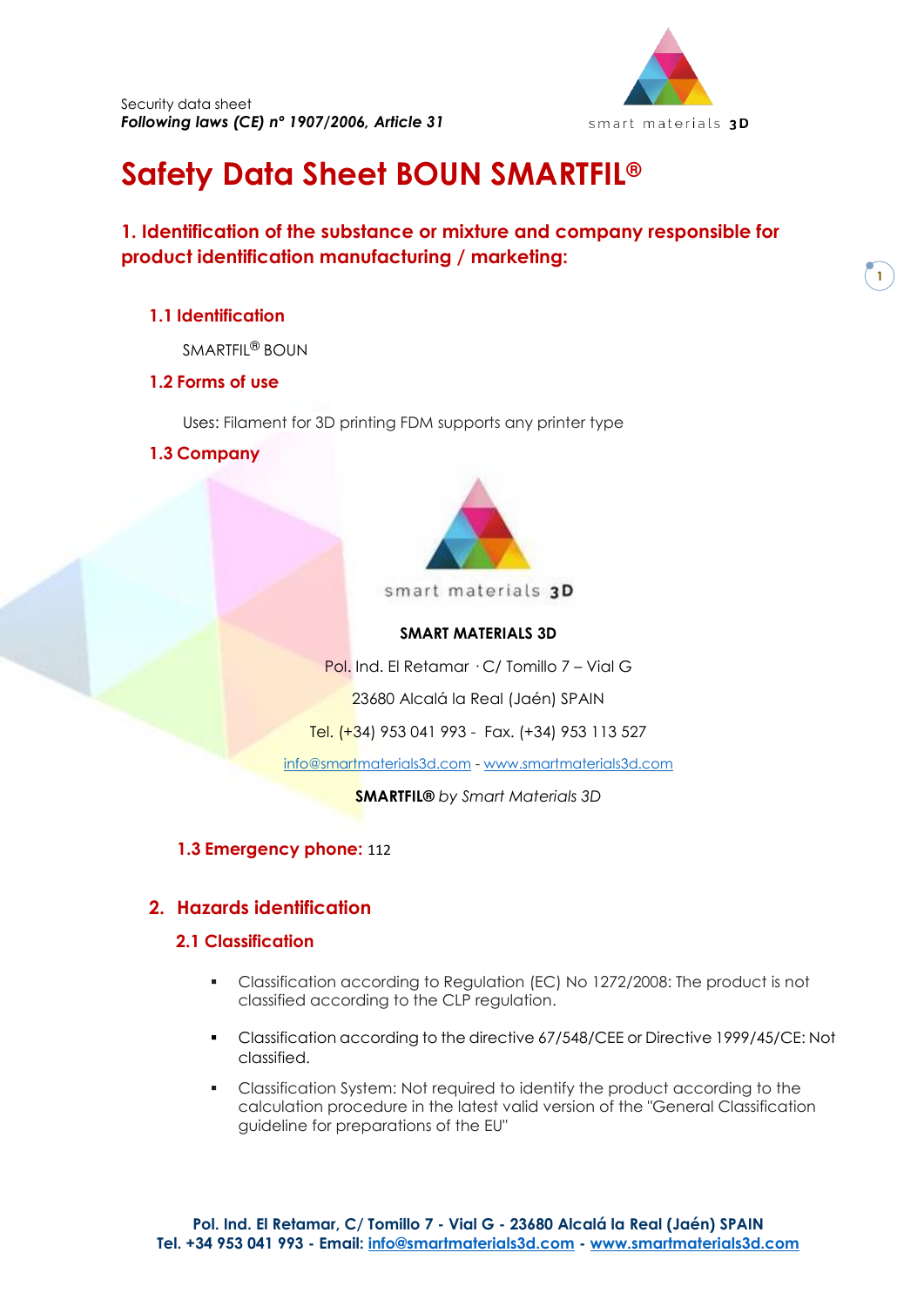

## **2.2 Label elements**

Markings according to EC guidelines: According to the method of calculating the " General Classification Guideline for the Production of the EC " in the latest valid version, the product does not require labeling.

The normal safety measures for handling chemicals should be observed.

## **2.3 Other dangers**

■ Results of the valuation PBT y mPmB

PBT: Non-applicable

mPmB: Non-applicable

# **3. Composition**

• Polylactide Resin – 99% CAS: 9051-89-2

## **3.1 Chemical characterization: Mixes**

Description: Polymer

Dangerous components: Non-applicable.

Other components: Non-applicable

# **4. First aids:**

#### **4.1 Description of First Aids**

- **EXTERN** General instruction: Change clothes impregnated with the product.
- **In case of inhalation: Supply fresh air. In case of disturbances, consult a doctor.**
- After inhalation of decomposition products, breathe fresh air, rest, seek medical help.
- In case of skin contact: Wash with soap and water. Visit your doctor if irritation continues skin.
- **EXECT** After contact with molten product, cool rapidly with cold water. No skin separating the solidified product. Call a doctor immediately.
- In case of eye contact: Rinse opened eye for several minutes under running water. If symptoms persist, consult a doctor. Remove contact lenses, if present and easy. Continue rinsing.
- If swallowed: Rinse mouth and drink plenty of water. Do not induce vomiting. Consult doctor in case of persistent symptoms.

## **4.2 Most important symptoms and effects, both acute and delayed.**

No more data available.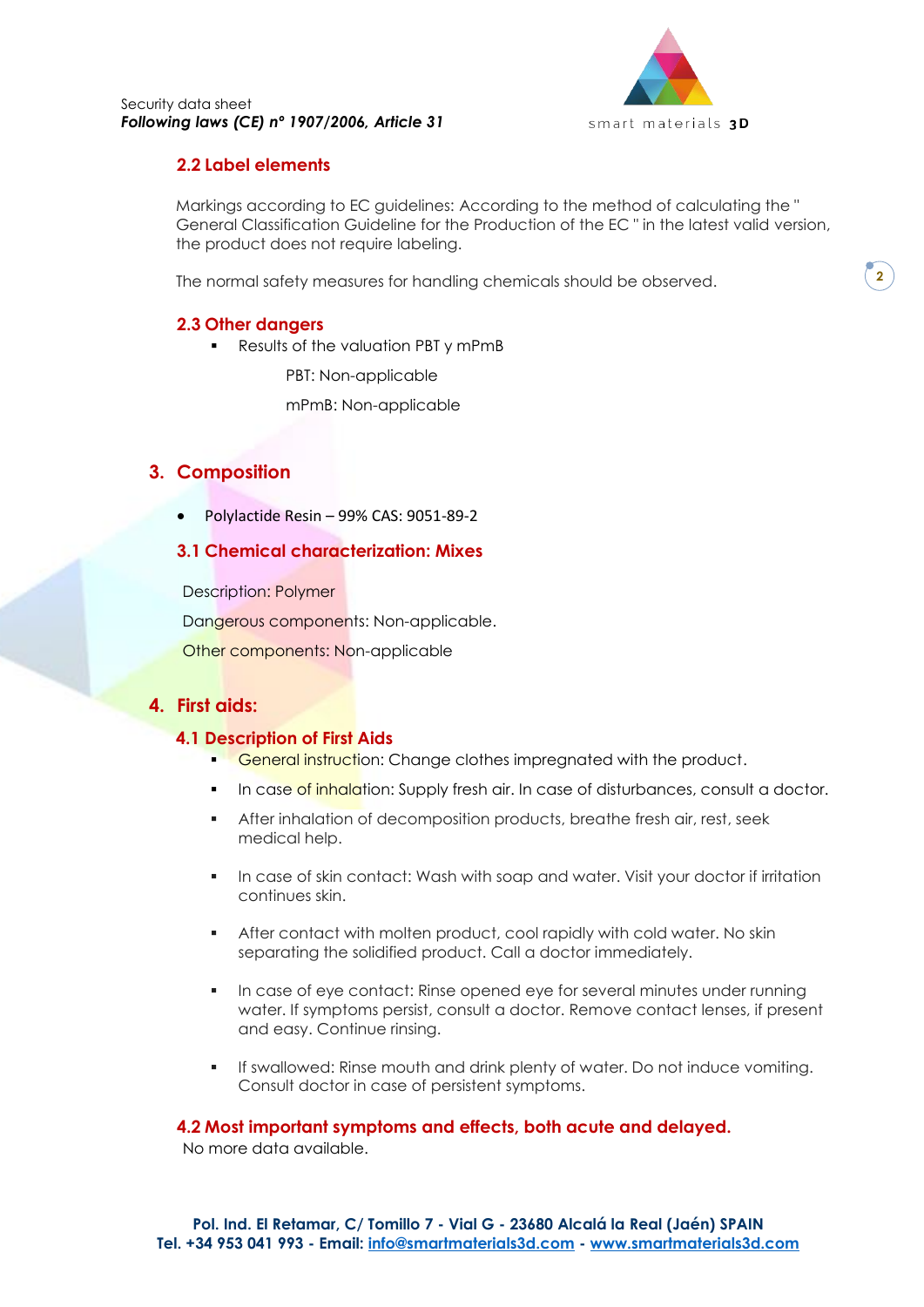

# **4.3. Indication of immediate medical attention and special treatment needed immediately**

No more data available.

# **5. Firefighting measures:**

## **5.1 Suitable extinguishing media**

Any method is applicable

## **5.2. Unsuitable extinguishing media for safety reasons**

Throw water with strong pressure.

Carbon dioxide CO₂.

#### **5.3 Special hazards arising from the substance or mixture**

Formation of toxic gases if heated or fire. Irritant gases / vapors.

During a fire, they can be released:

- **Smoke**
- Carbon monoxide (CO) and carbon dioxide (CO<sub>2</sub>)
- carbonic hydrogens
- **■** Hydrogen cyanide (HCN)

Under certain conditions, during the fire may traces of other toxic materials. Measures Accidental Spill: Personal precautions

#### **5.4 Advice for firefighters**

Protective equipment: Wear protective breathing apparatus independent of the ambient air.

## **6. Measures in case of accidental release**

## **6.1 Personal precautions,**

- Protective equipment and emergency procedures
- Avoid dust formation.
- Do not breathe dust.
- Keep away from sources of ignition.
- Avoid eye contact.
- Danger of slipping on spilled product or pouring.

## **6.2 Environmental cautions:**

Do not discharge into drains / surface water / ground water.

**3**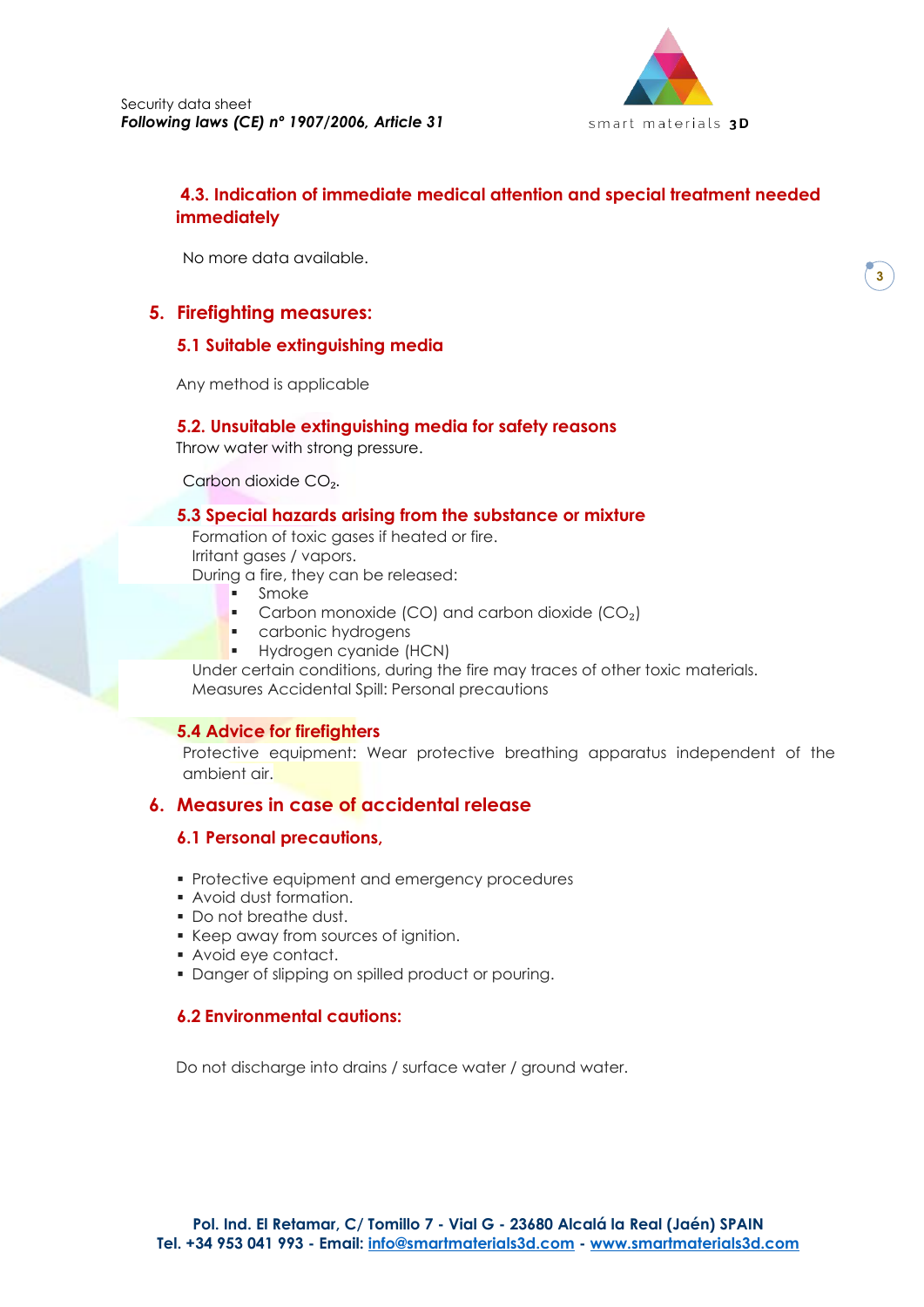

**4**

## **6.3 Methods and materials for containment and cleaning up:**

Allow to solidify, pick up mechanically

Dispose of the material collected according to regulations.

# **7. Handling and Storage:**

## **7.1. Precautions for safe handling**

- Ensure good ventilation / exhaustion at the workplace.
- Avoid dust formation.
- Do not inhale fumes / dust produced.
- Remove regularly dust that inevitably form.
- Avoid contact with the eyes and skin.
- Complying value / it is of the CMA.
- Avoid contact with the product I heat.

Prevention of fire and explosion:

- Protect against electrostatic charges.
- Keep away from sources of ignition No smoking.
- Protect from heat.
- The enrichment of fine dust in presence of air can lead to danger of dust explosion.

## **7.2. Conditions for safe storage, including any incompatibilities**

Requirements to be met by storerooms and receptacles:



- Standards in one common storage facility: Not required
- Further information about storage conditions: Store it in a tightly sealed container in a cool, dry place.

## **8.Exposure controls / personal protection**

Additional information about design of technical facilities: No additional data, see point 7.

## **8.1 Control parameters**

Components with admissible limit values that require monitoring at the workplace: Do not exceed the values for dust concentration. Additional information: Based on references valid at the time of processing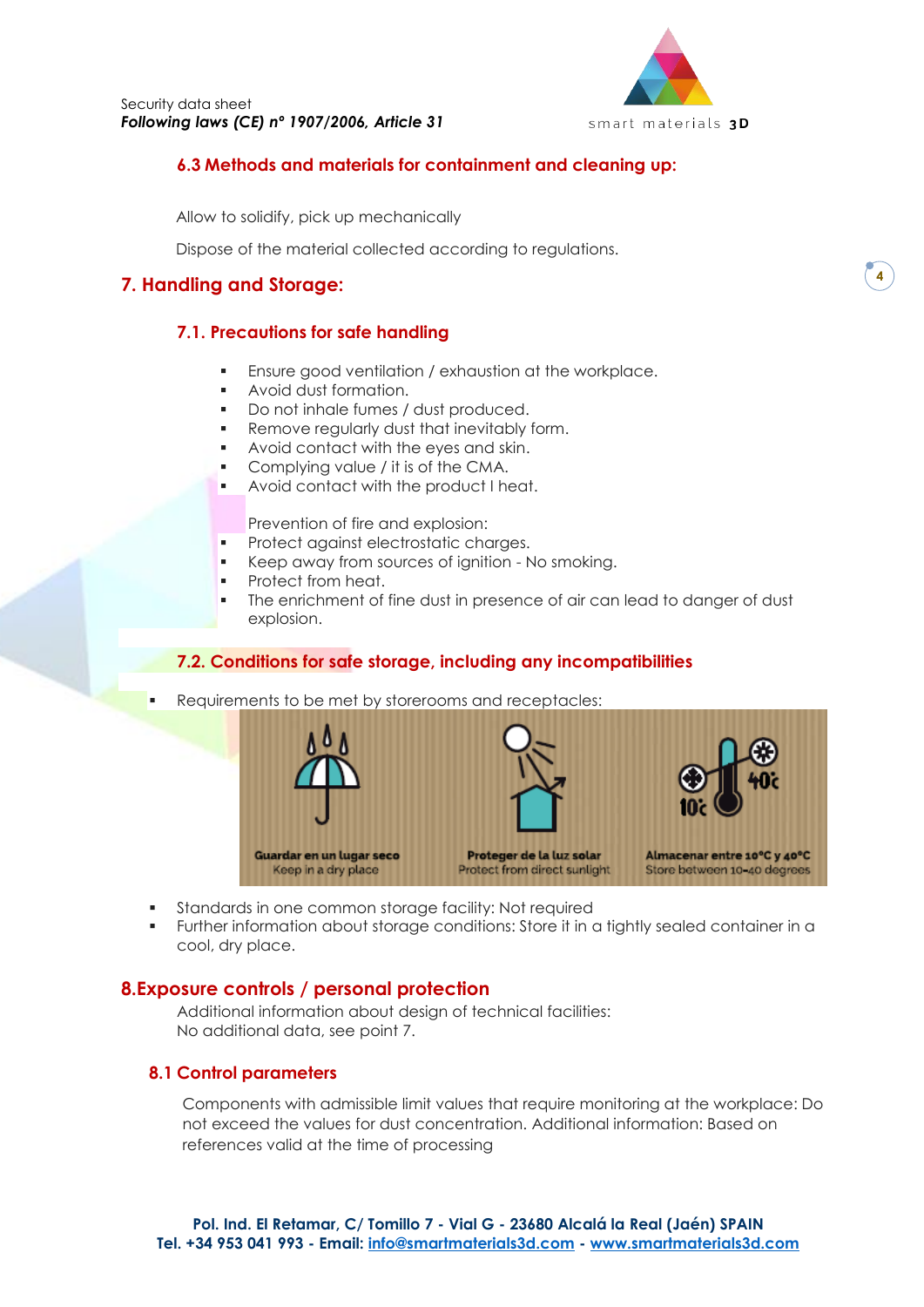

#### **8.2 Personal protection equipment.**

#### **General safety and hygiene:**

- Keep away from foodstuffs, beverages, and food.
- Do not eat, drink, smoke, or sniff snuff during work.
- Do not breathe dust / smoke / mist.
- Avoid contact with eyes and skin.
- Wash hands before breaks and after work.

#### **Breathing equipment:**

▪ Surely concentrations below the value of the CMA does not require special measures.

#### **Protection of hands:**

- **•** For use of chemical protective gloves is required.
- For handling product, I heat / cast heat resistant gloves.

#### **Eye protection:**

■ Protection glasses

#### **Body protection:**

▪ For handling, hot / molten heat resistant protective clothing product.

## **9.Fisical and chemical properties:**

- A. Appearance: natural
- B. Odor: Odorless
- C. Odour Threshold: NA
- D. pH: NA
- E. Boiling Point (° C): NA
- F. Melting point (° C): 190-220
- G. Softening point (° C): 60
- H. Evaporation Rate: NA
- I. Properties Flammable / Explosive: NA
- J. Vapor pressure / vapor density: NA
- K. Relative density: 1.2
- L. Solubility: Acetone
- M. Octanol / water partition: NA
- N. Auto-ignition temperature: NA
- O. Decomposition temperature: NA
- P. Viscosity: NA
- Q. Other properties: NA

# **10. Stability and reactivity**

#### **10.1 Reactivity**

Non-applicable

#### **10.2 Chemical stability**

Thermal decomposition / conditions to be avoided:

- No decomposition with storage and proper handling.
- Avoid impact, friction, heat, sparks, and electrostatic charges.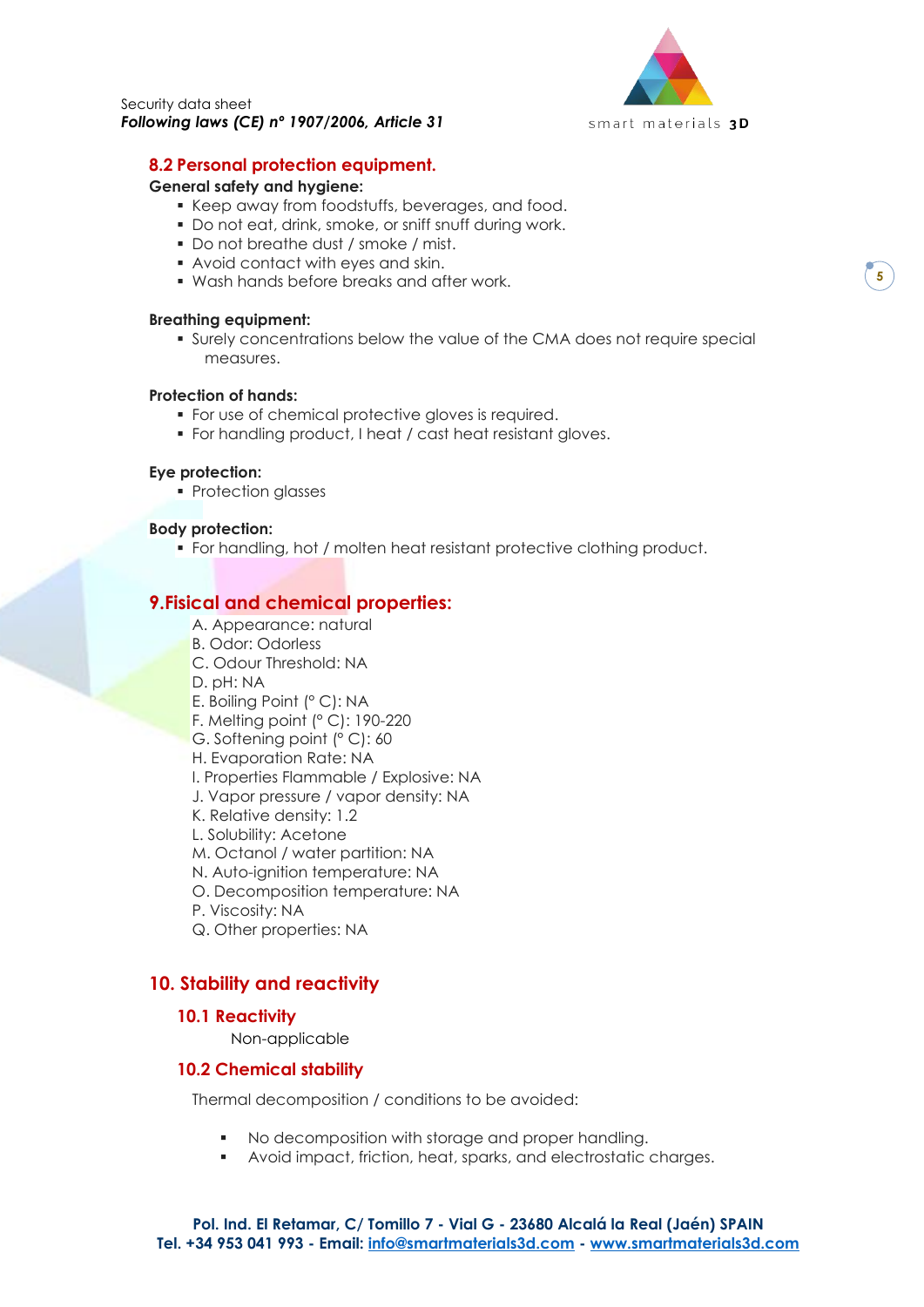

#### **10.3 Possibility of dangerous reactions.**

Non-applicable.

## **10.4 Conditions to be avoided**

No further relevant information.

#### **10.5 Incompatible materials**

Strong oxidants.

#### **10.6 Strong decomposition products**

- **·** Irritant gases / vapours.
- **•** Toxic gases / vapours.
- Smoke.
- Carbon monoxide (CO) and carbon dioxide (CO<sub>2</sub>) emissions

# **11. Toxicological Information**

## **11.1 Information on toxicological effects**

#### **Not applicable Primary irritant effect:**

- on the skin: Dust may cause mechanical irritation.
- **In the eye: Dust may cause mechanical irritation.**
- Sensitization: No sensitizing effects known.
- Subacute to chronic toxicity: no data
- Additional toxicological information: According to our experience and the information we have about the product does not cause any adverse health effects when handled properly and used for the purposes specified.
- CMR effects (carcinogenicity, mutagenicity, and toxicity for reproduction). Based on current information, it is known that no CMR effects.

## **12. Ecological information**

#### **12.1 Ecotoxicity**

It is not expected to be very toxic, but if ingested by birds or aquatic life, can cause adverse mechanical effects

#### **12.2 Mobility**

Bioconcentration is not expected because of the high molecular weight (MW > 1000). In the terrestrial environment, material is expected to remain in the soil. In the aquatic environment material will sink and remain in the sediment.

#### **12.3 Persistence and degradability**

This solid water-insoluble polymeric are expected to be inert in the environment. Surface degradation is expected with exposure to sunlight. Appreciable biodegradation is not expected.

**6**